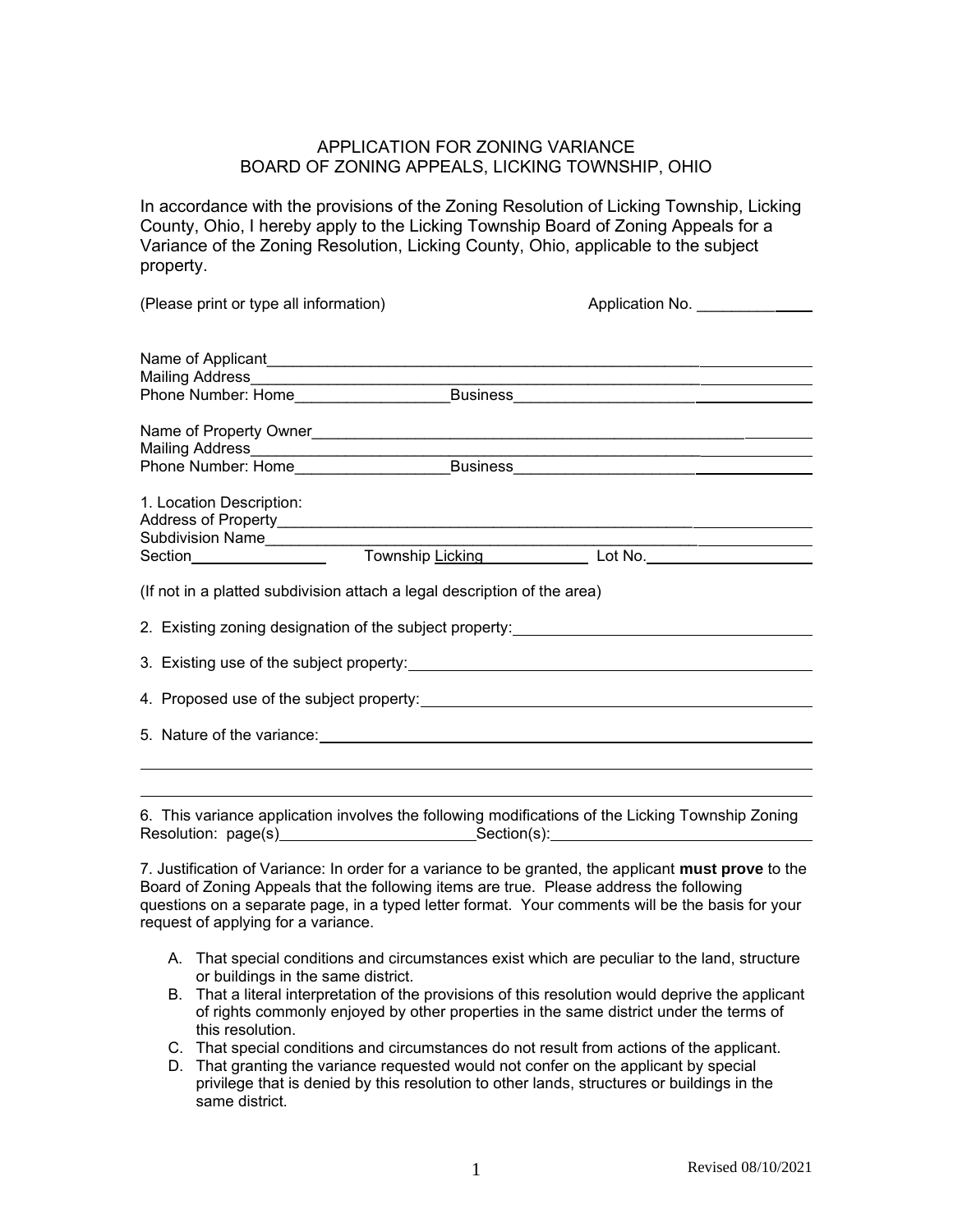- E. Owner's consent to application or satisfactory evidence showing applicants legal or equitable interest in property.
- 8. Attachments and additional information required:
	- A. Plans in triplicate and drawn to scale, preferably 8  $\frac{1}{2}$  inches by 11 inches but no larger than 11 inches by 17 inches, must accompany this application showing dimensions and shape of lot, the size and locations of existing buildings, the locations and dimensions of proposed or alterations, and any natural or topographic peculiarities of the subject property.
	- B. Provide a list of all adjoining property owners with their complete names and mailing addresses in accordance with the Licking County Auditor's current tax list on mailing labels either in a typed format or in legible handwriting. This includes adjoining property owners on all four sides, including across road right-of-ways. PLEASE NOTE: Failure to accurately list all adjoining property owners will result in return of the variance application for completion.
	- C. A copy of the tax map showing adjoining property owners and the specific location of the subject property within Licking Township. This is available at the Licking County Engineer's Office.

9. Submittal of this application does not imply nor guarantee approval by the Licking Township Board of Zoning Appeals. Approval or denial of any application is at the sole discretion of the Licking Township Board of Zoning Appeals. It is recommended that a representative for the applicant be present at the scheduled public hearing.

I certify that the information contained in this application and its supplements is true and correct.

Applicant Signature **Date**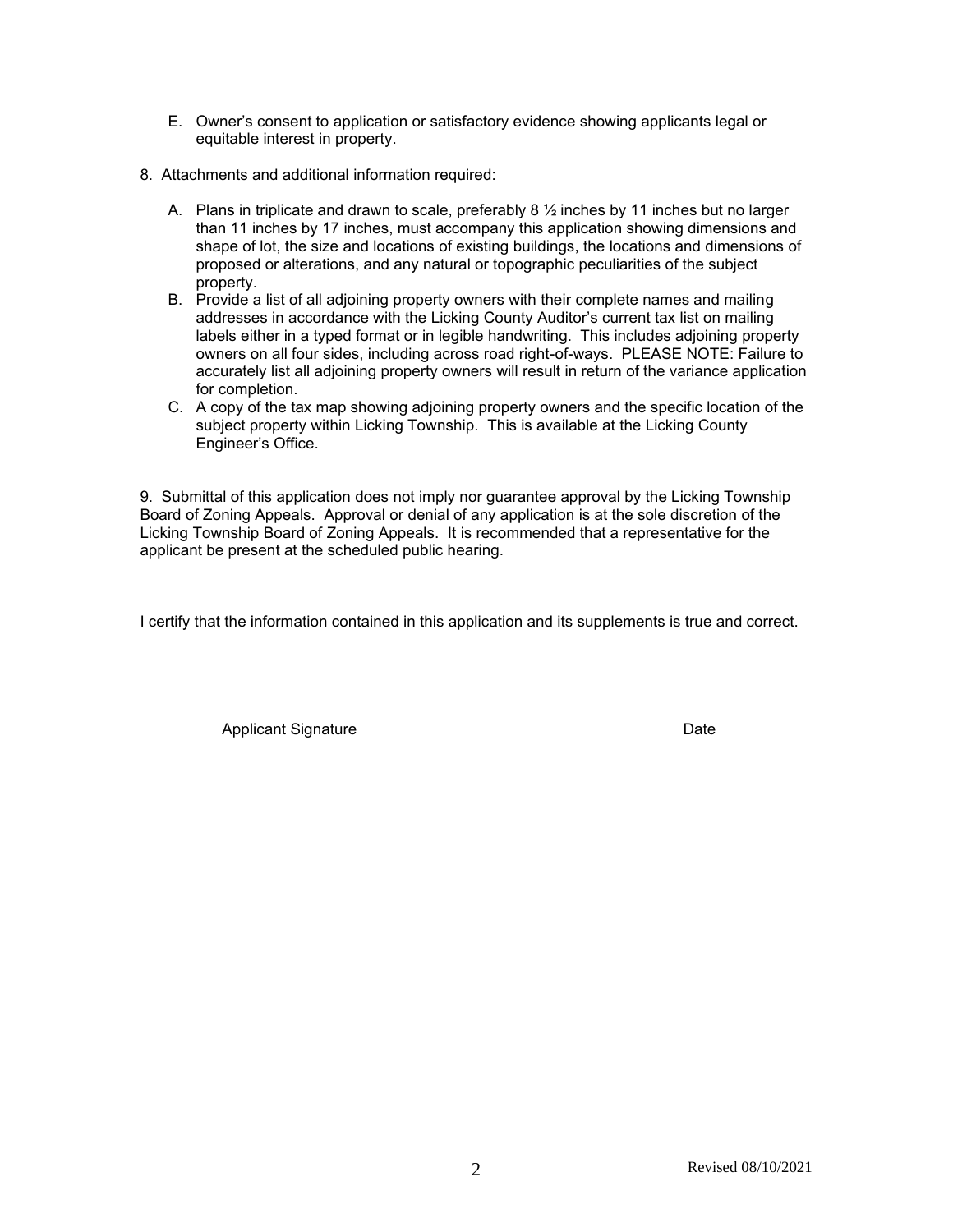## APPLICATION FOR VARIANCE

List all adjoining property owners with their complete names and mailing addresses. This includes adjoining property owners on all four sides, including across road right-of-ways.

PLEASE NOTE: Failure to accurately list all adjoining property owners may result in denial of the variance.

| 2.                            |  |
|-------------------------------|--|
|                               |  |
| $3.$ $\overline{\phantom{a}}$ |  |
|                               |  |
|                               |  |
| $\overline{4}$ .              |  |
|                               |  |
| $5.$ $\overline{\phantom{a}}$ |  |
|                               |  |
| $6.$ $\overline{\phantom{a}}$ |  |
|                               |  |
|                               |  |
|                               |  |
|                               |  |
| 8.                            |  |

When complete, please return all documents along with the hearing fee of \$300.00 for residential variances or \$600.00 for all commercial/business/industrial/manufacturing variances (make check payable to Licking Township Trustees) to:

Andrea Lynch, Licking Township Zoning Clerk 8332 Licking Trails Road Thornville, OH 43076